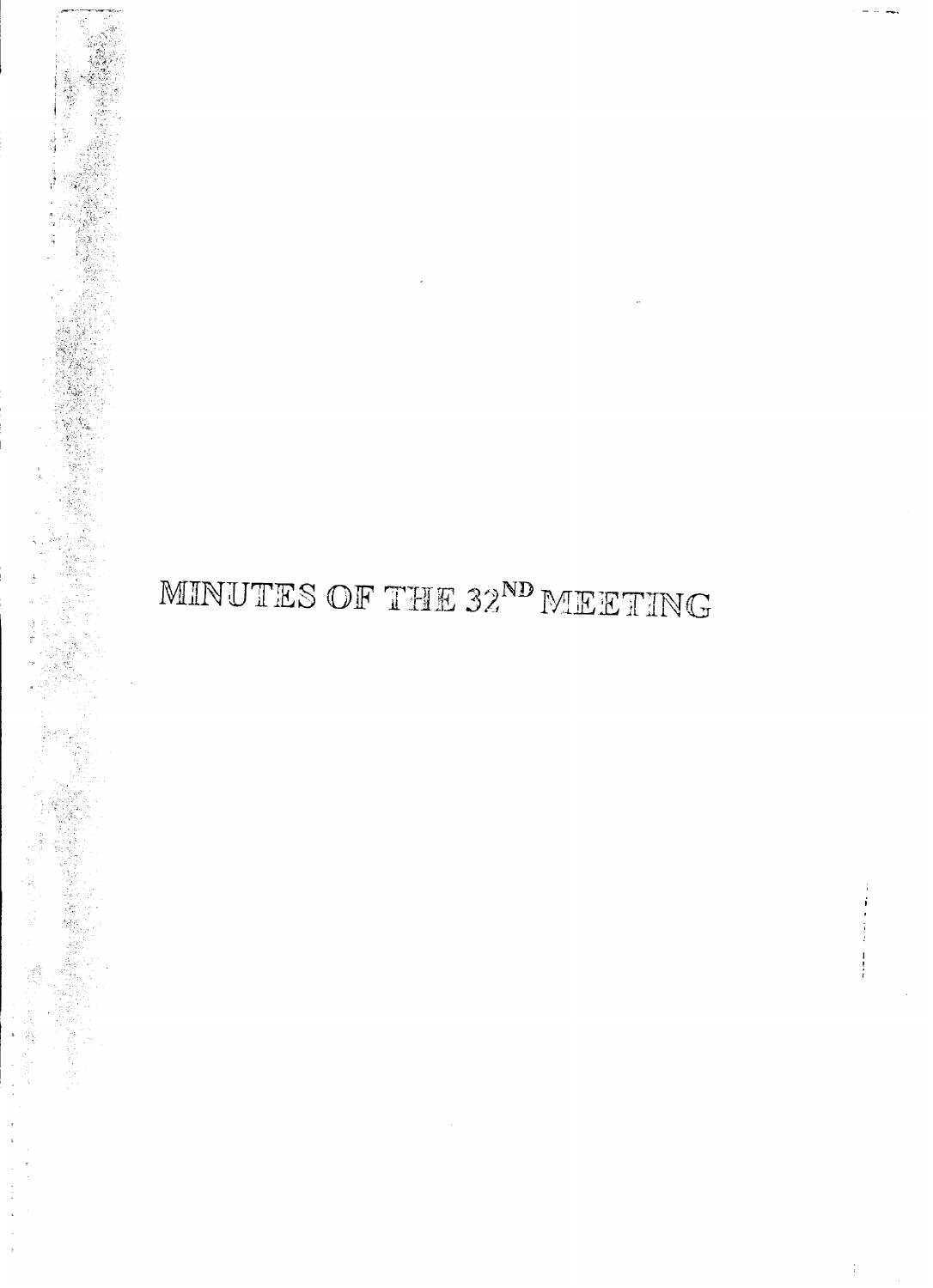## FEDERAL GOVERNMENT EMPLOYEES HOUSING FOUNDATION SHAHEED-E-MILLAT SECRETARIAT **ISLAMABAD**  $0.8938$

 $NO.8.4(2)/92-HF(A).$ 

## Islansbad, the 22nd Bebruary, 1992

**SUBJECT:- MINUTES OF THE 3PND METTING OF THE EXECUTIVE COMMITTEE** OF THE BOARD OF GOVERNORS HET D ON 4TH FEBRUARY. 7992

A copy of the minutes of the 32nd meeting of the Executive Committee of the Board of overnors held on 4th February, 1992, is formarded for information and necessary action.

> ( Hamid Hekin Khan ) Director (Finance/Admn.)

P.S. to Decretary, M/O Housing & Works, Islamabad.

Mr. Jalees Ahmad Siddigqui, Joint Secretary (Works), M/o Housing & Works,

Mr. M.I. Rajput Director General, Pak- PWD, Islanabad.

Mr. Mukhtar Ahmad, Financial Adviser (Works), Islamabad.

Mr. Muhammad Aslam, Joint Secretary, Cabinet Division. Islamabad.

Mr. Mohammad Yunus Khan, Deputy Secretary,<br>Works Division, Islamabad.

Mr. Sarshar Ali Malik, OSD (P&EC), Works Division, Islanabad.

Dr. M. Rasool Khan, Director General, Housing Foundation.

Mr. Manzoor Hussain, Additional Secretary. Establishment division, Co-opted member of  $C$ ut. $V$  alloewees.

Mr. Gulsar Assad, Deputy Secretury, N/e Interior, Co-optad member of Cat.II allottees

Mr. Mohammad Siddiq. Section Officar, M/o Religious Affair,